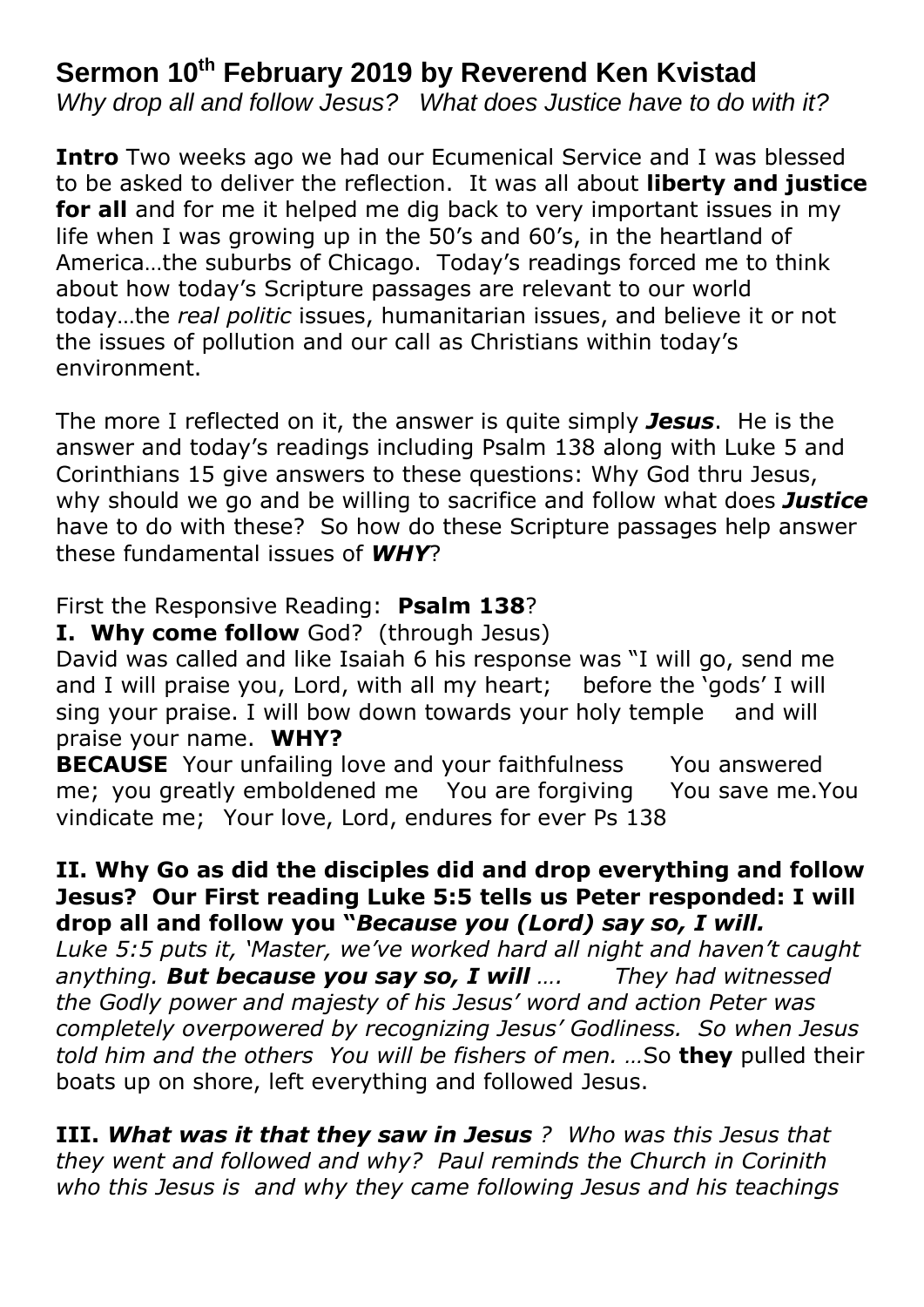## **1Corinthians 15 explains: if you come follow me and obey the Gospel you are saved**

**"**I want to remind you of the gospel I preached to you, which you received and on which you have taken your stand. 2 **By this gospel you are saved**, **if you hold firmly to the word** I preached to you. Otherwise, you have believed in vain.

3 For what I received **I passed on to you** as of first importance: that *Christ died for our sins according to the Scriptures, 4 that he was buried, that he was raised on the third day according to the Scriptures, 5 and that he appeared to many, many of the disciples and others including myself, Paul lease deserving but* his **grace to me** was not without effect. No, I worked harder than all of them – **yet not I, but the grace of God that was with me**. 11 Whether, then, it is I or they, this is what we preach, and this is what you believed.

**IV Justice?** As I began it is about Liberty and Justice. Justice for everyone under God's Kingdom who live their lives according to God's rules. As Paul writes to the Corinthians we follow because Christ brought us the GOODNEWS, the GOSPEl that we are Saved if we hold firmly to the WORD. **Christ our Lord and Savour has done that. He has declared that his Father, and our Heavenly Father sent him to declare this liberation to all people for all time. He has set us free from our bondage to sin and calls on us to do the same to FORGIVE unconditionally those we oppress and hold in bondage through our prejudices, our belittling labels and slurs, and our gerrymandered laws and geopolitical boundaries**. Our participation in the Ecumenical Week of Prayer under the WCC chose the theme this year. Its focus was on injustice and our lack of ability to walk in the righteousness of our Lord and God as declared by Jesus Christ. The failure to rigorously maintain justice and only justice as Deuteronomy demands to "seek Justice and only Justice" leads to the worse kind of treatment of others, their incarceration and loss of their God given right to freedom of oppression—either literal emprisonment or spiritual capture. **Only true heartfelt, God-given love in the form of forgiveness can set these downtrodden, abused individuals FREE. Yes Freedom comes through the most unselfish and truest form of Love, forgiveness.** Christ set us free by forgiving us unconditionally. His loving saving grace through unconditional forgiveness gives Liberty and Justice to all. In the 1960;s Black Preacher and leader of the Civil Rights struggle Martin Luther King quoted the OT Prophet Amos 5 and called to heaven for justice and righteousness when he quoted 5:24: Let..." justice roll down like waters and righteousness like an ever-flowing stream" Amos 5:24

It is the God-sent answer to Deuteronomy 16's call for "Justice and only justice" We need to Go, drop everything and follow Jesus and his